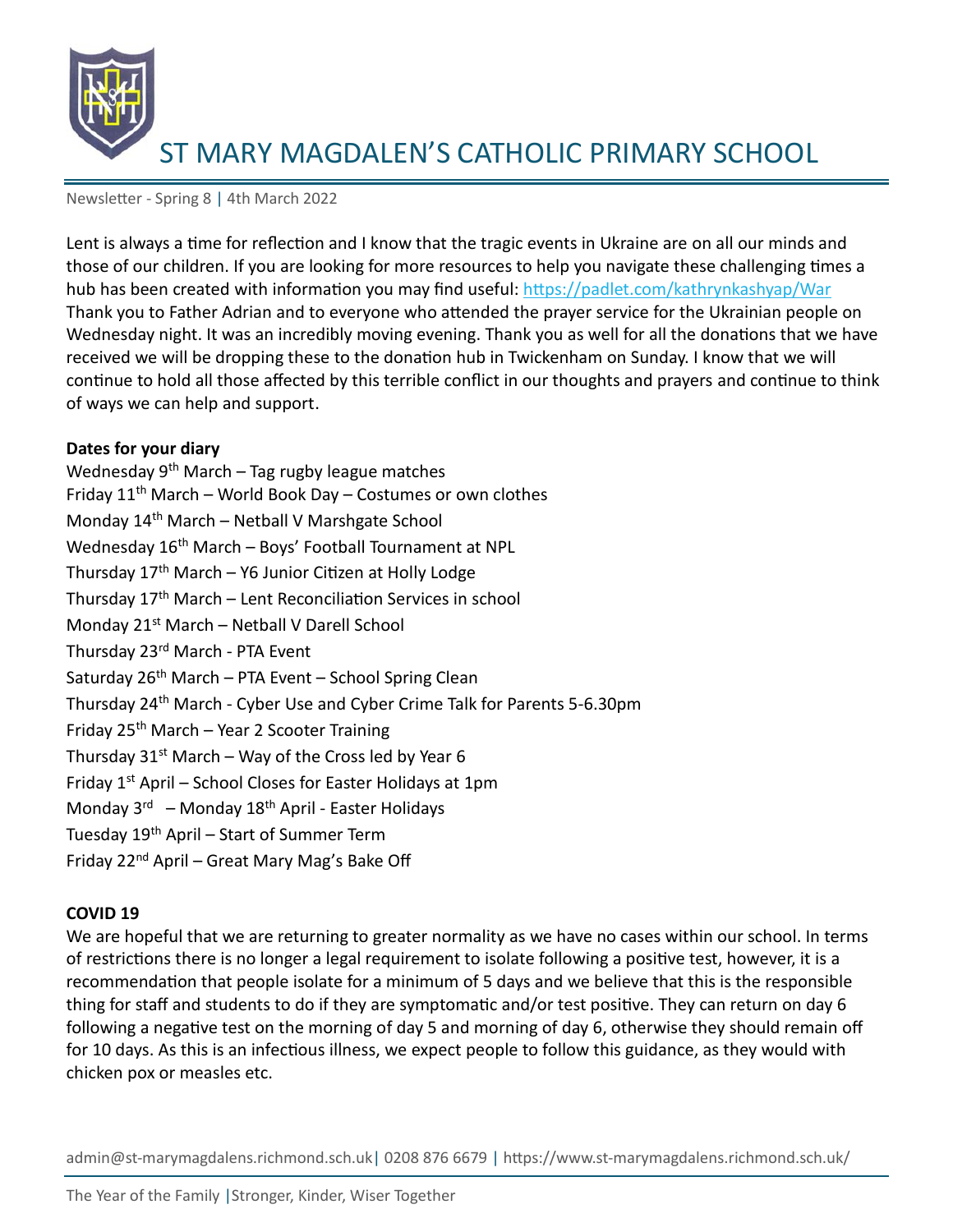They are no longer required to isolate or carry out daily testing. Whilst test kits remain free, we encourage staff, pupils, and their families to take Covid tests if someone in their household or close circle has tested positive for Covid but they should continue to come to school. These are no longer recommended by the DfE for students, staff, or visitors to schools. We will continue to make our decisions based on risk and the advice from Richmond Public Health.

## **Online Safety**

We know that our children are spending more time online and so online safety is more important than ever. Staying safe online is addressed throughout our computing curriculum but this week it was given an even higher profile within the school. This week, we have been reminding children in Key Stage 2 about how to behave respectfully and safely online. On Monday, our Community Police Office Mick talked to Year 4 and 5 about making sure they keep their personal information secure and to Year 6 about ensuring respectful behaviour online. Key Stage 2 Class teachers further explored respect and relationships online using resources from the UK Safer Internet Centre, which also has a range of guides for parents and carers: <https://saferinternet.org.uk/guide-and-resource/parents-and-carers>

Children in Key Stage 1 will be discussing these themes next week and all children will be reviewing and signing an online safety agreement in class. Additional information has also been sent with this newsletter.

## **Football Matches**

Well done to our girls and boys football teams who took part in two league matches this week. They played with dedication and energy despite the mud and we were very proud of their resilience and sportsmanly conduct. Thank you to Hassan Davies who coaches the teams and to our parent volunteers and Mrs Barrett for transport to and from the matches.

## **PTA Events**

Just a reminder that we are delighted to have some upcoming PTA events. Save the dates if you can! Paint and Wine Evening Wednesday 23<sup>rd</sup> March

School Spring Clean Up Day Saturday 26 March

# **World Book Day**

Another reminder that we will be celebrating World Book Day next Friday. Children can come dressed as their favourite character from a book or can wear their own clothes if they prefer. We are planning lots of fun activities including writing some wonderful whole school stories.

# **House Captains**

Our amazing House Captains did a fantastic assembly today all about our houses and why they are important. You will see from the calendar that they are planning a baking competition for after the Easter holidays and we will be running a photography competition this half term. A huge thank you to Thalia, Kidus, Caleb, Matilda and Orla for their hard work!

## **Au revoir**

Finally, it is with great sadness that we say "Au revoir!" to Evelyn Fernandes our school business manager. Evelyn has made an invaluable contribution to our school. She has worked with great dedication and has managed to secure our financial stability despite the many challenges we have faced always placing our children, their happiness and success at the heart of her decisions. She will be greatly missed and we wish her and her family every success as she moves on to her new role.

admin@st-marymagdalens.richmond.sch.uk| 0208 876 6679 | https://www.st-marymagdalens.richmond.sch.uk/